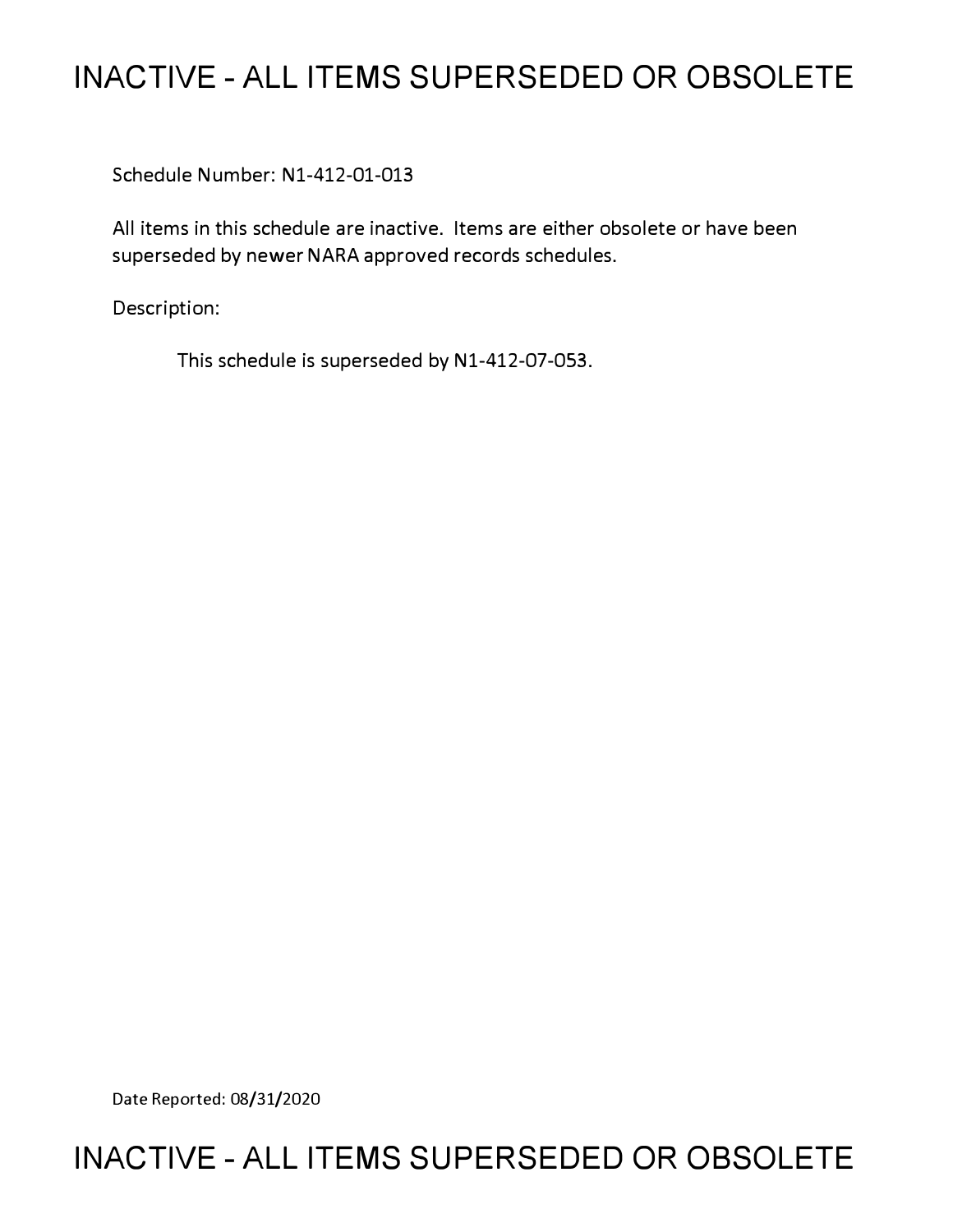1

|                                                        | <b>REQUEST FOR RECORDS DISPOSITION AUTHORITY</b>                                                                                                                                                                                                             |                    |              |                                                                             | <b>LEAVE BLANK (NARA use only)</b>                    |                                                                                                                                                                                                                        |  |
|--------------------------------------------------------|--------------------------------------------------------------------------------------------------------------------------------------------------------------------------------------------------------------------------------------------------------------|--------------------|--------------|-----------------------------------------------------------------------------|-------------------------------------------------------|------------------------------------------------------------------------------------------------------------------------------------------------------------------------------------------------------------------------|--|
| (See Instructions on reverse)                          |                                                                                                                                                                                                                                                              |                    |              | <b>JOB NUMBER</b>                                                           |                                                       |                                                                                                                                                                                                                        |  |
| TO. NATIONAL ARCHIVES and RECORDS ADMINISTRATION (NIR) |                                                                                                                                                                                                                                                              |                    |              | $\frac{\gamma_1-\gamma_2-\gamma_3-\gamma_1-\gamma_2}{\text{DATE RECEIVED}}$ |                                                       |                                                                                                                                                                                                                        |  |
| WASHINGTON, DC 20408                                   |                                                                                                                                                                                                                                                              |                    |              | $12 - 8 - 2000$                                                             |                                                       |                                                                                                                                                                                                                        |  |
| FROM (Agency or establishment)                         |                                                                                                                                                                                                                                                              |                    |              | NOTIFICATION TO AGENCY                                                      |                                                       |                                                                                                                                                                                                                        |  |
|                                                        | <b>Environmental Protection Agency</b>                                                                                                                                                                                                                       |                    |              |                                                                             |                                                       |                                                                                                                                                                                                                        |  |
| 2. MAJOR SUBDIVISION                                   | Office of General Counsel                                                                                                                                                                                                                                    |                    |              |                                                                             |                                                       | In accordance with the provisions of 44<br>U.S.C 3303a the disposition request,<br>including amendments, is approved except<br>for items that may be marked "disposition<br>not approved" or "withdrawn" in column 10. |  |
| 3. MINOR SUBDIVISION                                   |                                                                                                                                                                                                                                                              |                    |              |                                                                             |                                                       |                                                                                                                                                                                                                        |  |
|                                                        | Finance and Operations Law Office                                                                                                                                                                                                                            |                    |              |                                                                             |                                                       |                                                                                                                                                                                                                        |  |
|                                                        | 4. NAME OF PERSON WITH WHOM TO CONFER                                                                                                                                                                                                                        | <b>5 TELEPHONE</b> |              | <b>DATE</b>                                                                 |                                                       | <b>ARCHIVIST OF THE UNITED STATES</b>                                                                                                                                                                                  |  |
| Chris O'Donnell                                        |                                                                                                                                                                                                                                                              | 202-260-1324       |              | $11 - 20 - 01$                                                              |                                                       |                                                                                                                                                                                                                        |  |
|                                                        |                                                                                                                                                                                                                                                              |                    |              |                                                                             |                                                       |                                                                                                                                                                                                                        |  |
| Agencies,                                              | I hereby certify that I am authorized to act for this agency in matters pertaining to the disposition of its records<br>and that the records proposed for disposal on the attached $\frac{2}{\sqrt{2}}$ page(s) are not now needed for t<br>is not required; | is attached; or    |              |                                                                             | has been requested.                                   |                                                                                                                                                                                                                        |  |
| <b>DATE</b>                                            | SIGNATURE OF AGENCY REPRESENTATIVE                                                                                                                                                                                                                           |                    | <b>TITLE</b> |                                                                             |                                                       |                                                                                                                                                                                                                        |  |
|                                                        | Chris O'Donnell Chris O'Donnel                                                                                                                                                                                                                               |                    |              |                                                                             |                                                       |                                                                                                                                                                                                                        |  |
| 12/1/00                                                |                                                                                                                                                                                                                                                              |                    |              |                                                                             | Agency Records Officer -                              |                                                                                                                                                                                                                        |  |
| 7 <sub>1</sub><br><b>ITEM</b><br>NO.                   | 8. DESCRIPTION OF ITEM AND PROPOSED DISPOSITION                                                                                                                                                                                                              |                    |              |                                                                             | 9. GRS OR<br><b>SUPERSEDED</b><br><b>JOB CITATION</b> | 10. ACTION<br><b>TAKEN (NARA</b><br>USE ONLY)                                                                                                                                                                          |  |
|                                                        | See attached schedule U.S. EPA 656 - Board of Contract<br><b>Appeals Cases</b>                                                                                                                                                                               |                    |              |                                                                             |                                                       |                                                                                                                                                                                                                        |  |
|                                                        |                                                                                                                                                                                                                                                              |                    |              |                                                                             |                                                       |                                                                                                                                                                                                                        |  |
| ec                                                     |                                                                                                                                                                                                                                                              | <i>iumw</i>        |              |                                                                             |                                                       |                                                                                                                                                                                                                        |  |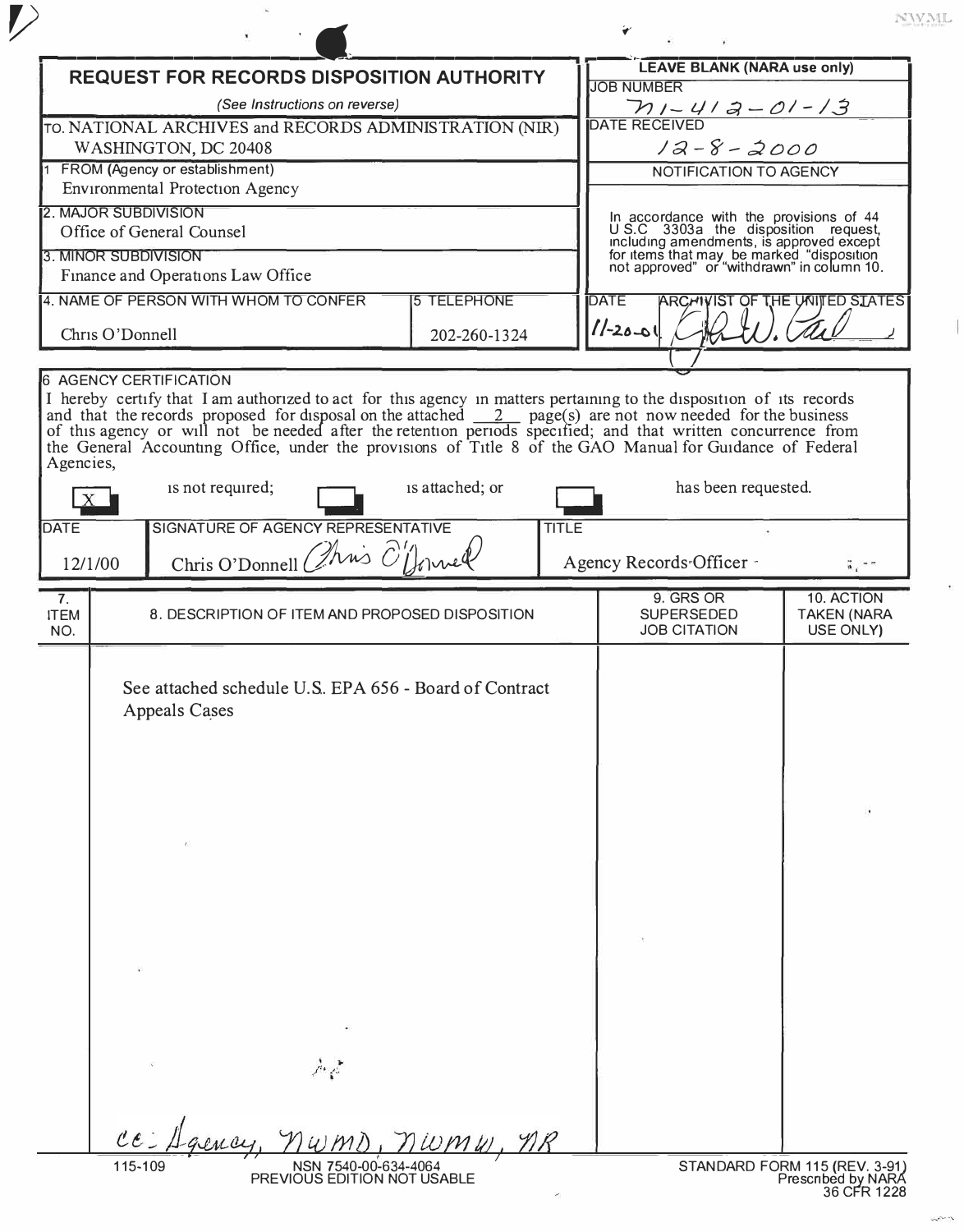# **DRAFT OF 1/25/01**

## **U.S. EPA RECORDS SCHEDULE**

 $F$  **|, SERIES TITLE:** Board of Contract Appeals Cases

**PROGRAM:** General Counsel

**EPA SERIES NO:** 656

**AGENCY FILE CODE:** LEGA 656

(Use this number to retire records to the FRC)

NARA DISPOSAL AUTHORITY:  $N1-412-01-13$  **DRAFT** 

**APPLICABILITY:** Headquarters

### *IDENTIFYING INFORMATION:*

**DESCRIPTION:** Consists of copies of the appeal file filed with the Department of Interior Board of Contract Appeals, written memoranda of legal arguments (if any filed), relevant documents relating to disputed contractual issues, contracting officer's final decision, briefs, motions, and pleadings. Includes:

a. Record copy; and,

b. Electronic versions created with electronic mail and word processing systems.

**ARRANGEMENT:** Arranged numerically by case number.

**TYPE OF RECORDS: SPECIFIC RESTRICTIONS:**  Confidential Business Information Enforcement Sensitive Information Source Selection Information

**MEDIUM: VITAL RECORD:** Paper, electronic

**FUNCTIONS SUPPORTED:**  Program operations

**SPECIFIC LEGAL REQUIREMENTS:**  Contract Disputes Act of 1978, 41 USC 601 et seq. Federal Acquisition Regulations 33.2, 4.805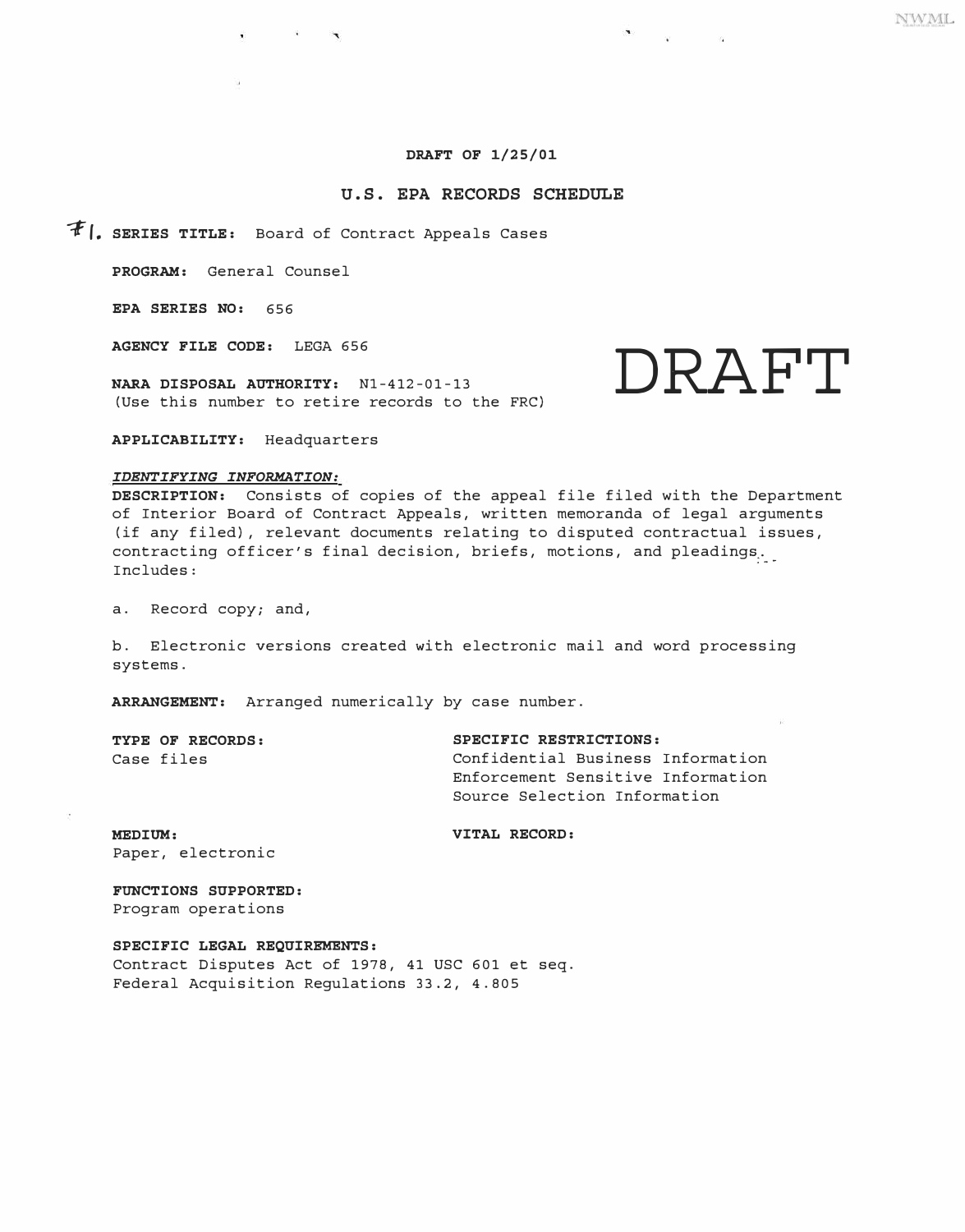### *EPA SERIES NO. 656*

# *DISPOSITION INFORMATION:*

a. Disposable Yes

*FINAL DISPOSITION: TRANSFER TO FRC PERMITTED:* 

b. Disposable No

#### *FILE BREAK INSTRUCTIONS:*

a. Break file 2 years after final resolution or settlement of appeal or 2 years after payment, if any, of judgment or settlement amount, whichever is later.

b. See Disposition Instructions.



break, or 10 years after final payment under contract, whichever is later.

b. Destroy when record copy is generated.

## *APPLICATION GUIDANCE:*

*REASONS FOR DISPOSITION:* Retention meets program needs.

AGENCY-WIDE GUIDANCE: Final resolution of appeal includes all applicable appeals and does not mean final Agency decision.

Case files maintained by the Office of General Counsel in Cincinnati and Research Triangle Park are also covered by this schedule.

Restrictions related to source selection information can be found in the Federal Acquisition Regulations, FAR 3.104.

As required by 36 CFR 1228.58, records with special restrictions such as confidential business information (CBI) must be shredded or otherwise definitively destroyed with witnessed disposal for records destroyed by contractors.

#### *PROGRAM OFFICE GUIDANCE/DESCRIPTIVE INFORMATION:*

| CUSTODIAL INFORMATION:<br>CONTROLLING UNIT:                                          | CONTACT POINT:                       |                                                      |  |  |  |  |
|--------------------------------------------------------------------------------------|--------------------------------------|------------------------------------------------------|--|--|--|--|
| Name: Office of General Counsel                                                      | Name: Bruce Binder<br>Steve Pressman |                                                      |  |  |  |  |
| Location: Ronald Reagan Bldg., Mail Code: 2377<br>Cincinnati, Research Triangle Park |                                      |                                                      |  |  |  |  |
| Inclusive Dates: 1992 - present                                                      |                                      | <b>Telephone:</b> 202-564-4704<br>$202 - 564 - 5439$ |  |  |  |  |
| Volume on Hand (Feet): 6 cf.                                                         |                                      | <b>Office:</b> Finance and Operations Law Office     |  |  |  |  |